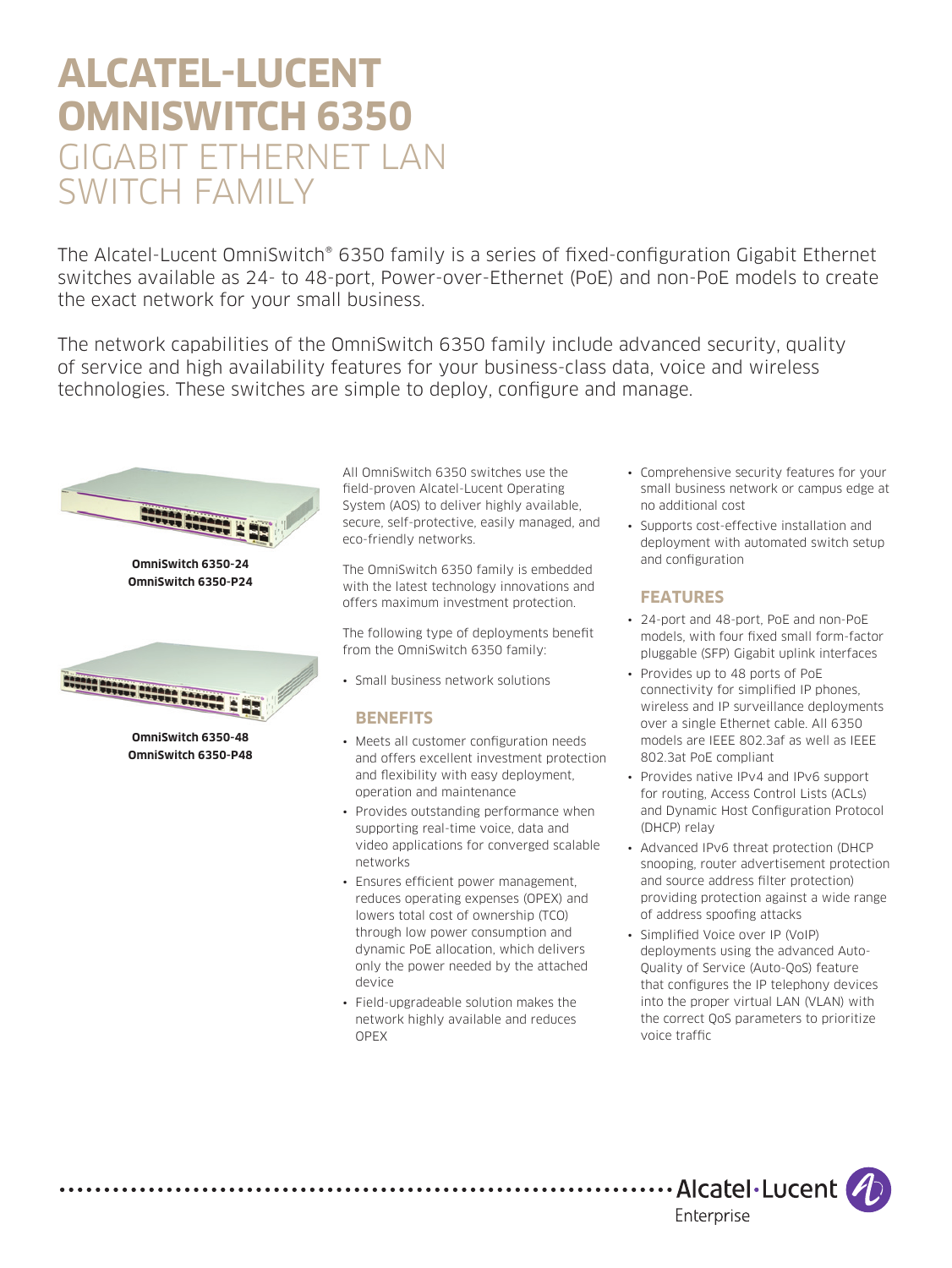#### **MANAGEMENT**

- AOS field-proven software managed through a web interface (WebView), command line interface (CLI), and Simple Network Management Protocol (SNMP)
- Supported by Alcatel-Lucent OmniVista® 2500 Network Management System (NMS)\*

#### **SECURITY**

- Flexible device and user authentication with Alcatel-Lucent Access Guardian (IEEE 802.1x/MAC)
- Advanced QoS and ACLs for traffic control, including an embedded denial of service (DoS) engine to filter out unwanted traffic attacks
- Protection of management sessions using radius, Terminal Access Controller Access-Control System Plus (TACACS+) and local database authentication as well as secure management sessions over Secure Sockets Layer (SSL), Secure Shell (SSH), and Simple Network Management Protocol version 3 (SNMPv3)
- Extensive support for user-oriented features, such as learned port security (LPS), port mapping, DHCP binding tables, and User Network Profile (UNP)

#### **PERFORMANCE AND REDUNDANCY**

• Advanced layer-2+ features with basic layer-3 routing for both IPv4 and IPv6

- Triple-speed (10/100/1000) user interfaces and fiber interfaces (SFPs) supporting 1000Base-X optical transceivers
- Wire-rate switching and routing performance
- High availability redundant uplinks, hot-swappable SFPs, dual-image and configuration file support

# **CONVERGENCE**

- Enhanced VoIP and video performance with policy-based QoS
- Support for multimedia applications with wire-rate multicast to help you prepare for the future
- IEEE 802.3at PoE+ support for IP phones, wireless LAN (WLAN) access points and video cameras

# **OMNISWITCH 6350 24- AND 48-PORT MODELS**

All models ship with four fixed SFP ports that operate at 1 Gb/s. All PoE and non-PoE models have a full-rack width, power-optimized, fixed-configuration chassis in a 1U form factor.

| <b>CHASSIS</b> | 10/100/1000<br><b>RJ45 PORTS</b> | <b>SFP GIGABIT</b><br><b>UPLINK SFP</b> | <b>PRIMARY POWER</b> | <b>BACKUP POWER</b> |
|----------------|----------------------------------|-----------------------------------------|----------------------|---------------------|
| Non-PoE models |                                  |                                         |                      |                     |
| OS6350-24      | 24                               | 4                                       | Internal AC          | N/A                 |
| OS6350-48      | 48                               | $\overline{4}$                          | Internal AC          | N/A                 |
| PoE models     |                                  |                                         |                      |                     |
| OS6350-P24     | 24                               | 4                                       | Internal AC          | N/A                 |
| OS6430-P48     | 48                               | $\overline{4}$                          | Internal AC          | N/A                 |

#### **DETAILED PRODUCT FEATURES**

#### **Management**

#### **Configuration management interfaces**

- Intuitive CLI with a familiar interface, reducing training costs
- Easy-to-use, point-and-click web-based element manager (WebView) with built-in help for easy configuration
- Integration with Alcatel-Lucent OmniVista 2500 for network management\*
- Full configuration and reporting using SNMPv1/2/3 across all OmniSwitch families to facilitate third-party NMS integration
- Remote Telnet management or Secure Shell access using SSHv2
- File upload using USB, TFTP, FTP, SFTP, or SCP for faster configuration
- Human-readable ASCII-based configuration files for offline editing and bulk configuration

\*Future OmniVista development

#### **Monitoring and troubleshooting**

- Local (on the Flash) and remote server logging: Syslog and command log
- Port-based mirroring for troubleshooting and lawful interception supports four sessions with multiple sources-to-one destination
- Policy-based mirroring that allows selecting the type of traffic to mirror using QoS policies
- Remote port mirroring that facilitates passing mirrored traffic through the network to a remotely connected device
- Port monitoring feature that allows capturing Ethernet packets to a file, or to an on-screen display to assist in troubleshooting
- sFlow v5 and Remote Network Monitoring (RMON) for advanced monitoring and reporting capabilities for statistics, history, alarms and events
- IP tools: Ping and trace route
- Digital Diagnostic Monitoring (DDM): Real-time diagnostics of fiber connections for early detection of optical signal deterioration
- Time Domain Reflectometry (TDR) for locating breaks or other discontinuity in copper cables

#### **Network configuration**

- Remote auto-configuration download
- Auto-negotiating: 10/100/1000 ports automatically configure port speed and duplex setting
- Automatic medium-dependent interface / medium-dependent interface crossover (Auto-MDI/MDI-X) configuring to transmit and receive signals to support straightthrough and crossover cabling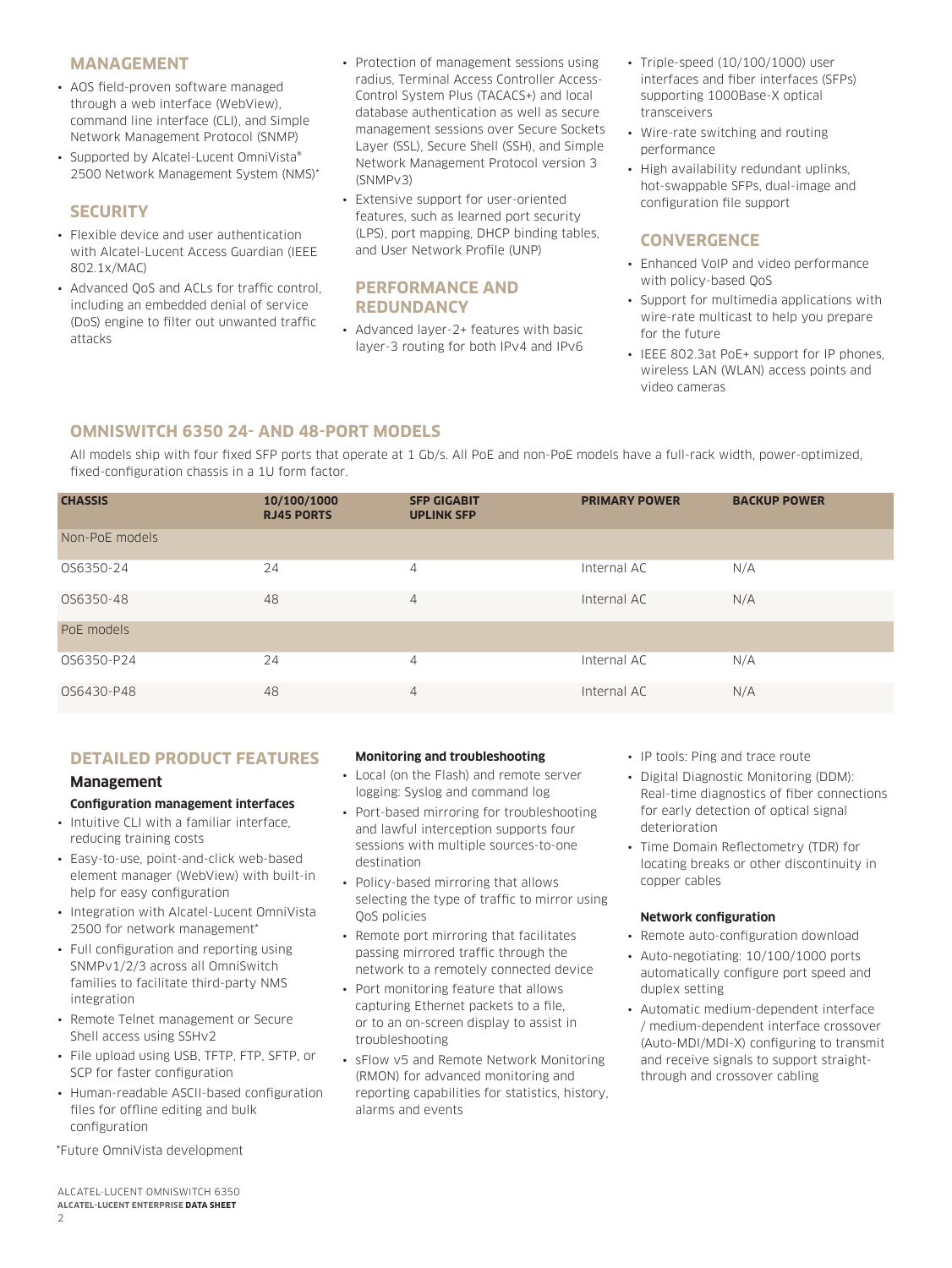- Bootstrap protocol (BOOTP)/DHCP client that allows auto-configuring switch IP information for simplified deployment
- DHCP relay for forwarding client requests to a DHCP server
- Alcatel-Lucent Mapping Adjacency Protocol (AMAP) for building topology mans
- IEEE 802.1AB Link Layer Discovery Protocol (LLDP) with Media Endpoint Device (MED) extensions for automated device discovery
- Multiple VLAN Registration Protocol (MVRP) for IEEE 802.1Q-compliant VLAN pruning and dynamic VLAN creation
- Auto-QoS for switch management traffic and traffic from Alcatel-Lucent IP phones
- Network Time Protocol (NTP) for networkwide time synchronization

# **Resiliency and high availability**

- Ring Rapid Spanning Tree Protocol (RRSTP) optimized for ring topology to provide less than 100 ms convergence time
- IEEE 802.1s Multiple Spanning Tree Protocol: Encompasses IEEE 802.1D Spanning Tree Protocol (STP) and IEEE 802.1w Rapid Spanning Tree Protocol
- Per-VLAN spanning tree (PVST) and 1x1 STP mode
- Support for IEEE 802.3ad Link Aggregation Control Protocol (LACP) and static Link Aggregation Groups (LAGs) across modules
- Broadcast and multicast storm control to avoid degradation in overall system performance
- Unidirectional Link Detection (UDLD) for detecting and disabling unidirectional links on fiber optic interfaces
- Hot-swappable transceiver modules offering uninterruptable service
- Dual-image and dual-configuration file storage provide backup

# **Advanced security**

#### **Access control**

- Access Guardian framework in the AOS for comprehensive user-policy-based network access control (NAC)
- Auto-sensing IEEE 802.1X multi-client, multi-VLAN MAC-based authentication for non-802.1X hosts
- Group mobility rules and guest VLAN support
- User network profile (UNP): Simplifying NAC management and control by dynamically providing predefined policy configuration to authenticated clients (VLAN, ACL, BW)
- SSH for secure CLI session with public key infrastructure (PKI) support
- Centralized Remote Access Dial-In User Service (RADIUS) and Lightweight Directory Access Protocol (LDAP) user authentication

#### **Containment, monitoring and quarantine**

- DHCP snooping, DHCP IP spoof protection
- TACACS+ client allowing authentication, authorization and accounting with a remote TACACS+ server
- Dynamic Address Resolution Protocol (ARP) protection and ARP poisoning detection
- ACLs for filtering out unwanted traffic including DoS attacks; flow-based filtering in hardware (L1 to L4)
- Bridge Protocol Data Unit (BPDU) blocking: Automatically shutting down user ports if an STP BPDU packet is seen to prevent topology loops
- STP Root Guard: Preventing edge devices from becoming Spanning Tree Protocol root nodes

#### **Converged networks PoE**

- PoE models support Alcatel-Lucent IP phones and WLAN access points, as well as any IEEE 802.3af or IEEE 802.3at-compliant end devices
- Configurable per-port PoE priority and max power for power allocation
- Dynamic PoE allocation: Delivering only the amount of power needed by the powered devices (PD) up to the total power budget for most efficient power consumption

#### **QoS**

- Priority queues: Eight hardware-based queues per port for flexible QoS management
- Traffic prioritization: Flow-based QoS with internal and external (remarking) prioritization
- Bandwidth management: Flow-based bandwidth management, ingress rate limiting; egress rate shaping per port
- Queue management: Configurable scheduling algorithms, including Strict Priority Queuing (SPQ), Weighted Round Robin (WRR) and Deficit Round Robin (DRR)
- Congestion avoidance: Support for Endto-End Head-Of-Line (E2E-HOL) blocking protection
- Auto QoS for switch management traffic and traffic from Alcatel-Lucent IP phones
- Three-color marker: Single/dual rate policing with commit bandwidth (BW), excess BW and burst size

#### **Layer-2, Layer-3 Routing and Multicast**

#### **Layer-2 switching**

- Up to 16,000 MACs
- Up to 4000 VLANs
- Up to 1,000 ingress rules
- Up to 128 egress rules
- Latency:  $<$  4  $\mu$ s
- Max Frame: 9,216 bytes (jumbo)

#### **IPv4 and IPv6**

- Static routing ( IPv4 and IPv6)
- Up to 8 IPv4 and 4 IPv6 interfaces
- Up to 8 IPv4 and 4 IPv6 static routes
- Up to 256 ARP entries

#### **Multicast**

- IGMPv1/v2/v3 snooping for optimized multicast traffic
- Multicast Listener Discovery (MLD) v1/v2 snooping
- Up to 1000 multicast groups
- IP Multicast VLAN (IPMVLAN) supported

#### **Network protocols**

• DHCP relay including generic User Datagram Protocol (UDP) relay

#### • ARP

- Dynamic Host Configuration Protocol (DHCP) relay
- DHCP relay to forward client requests to a DHCP server
- Generic UDP relay per VLAN
- DHCP Option 82: Configurable relay agent information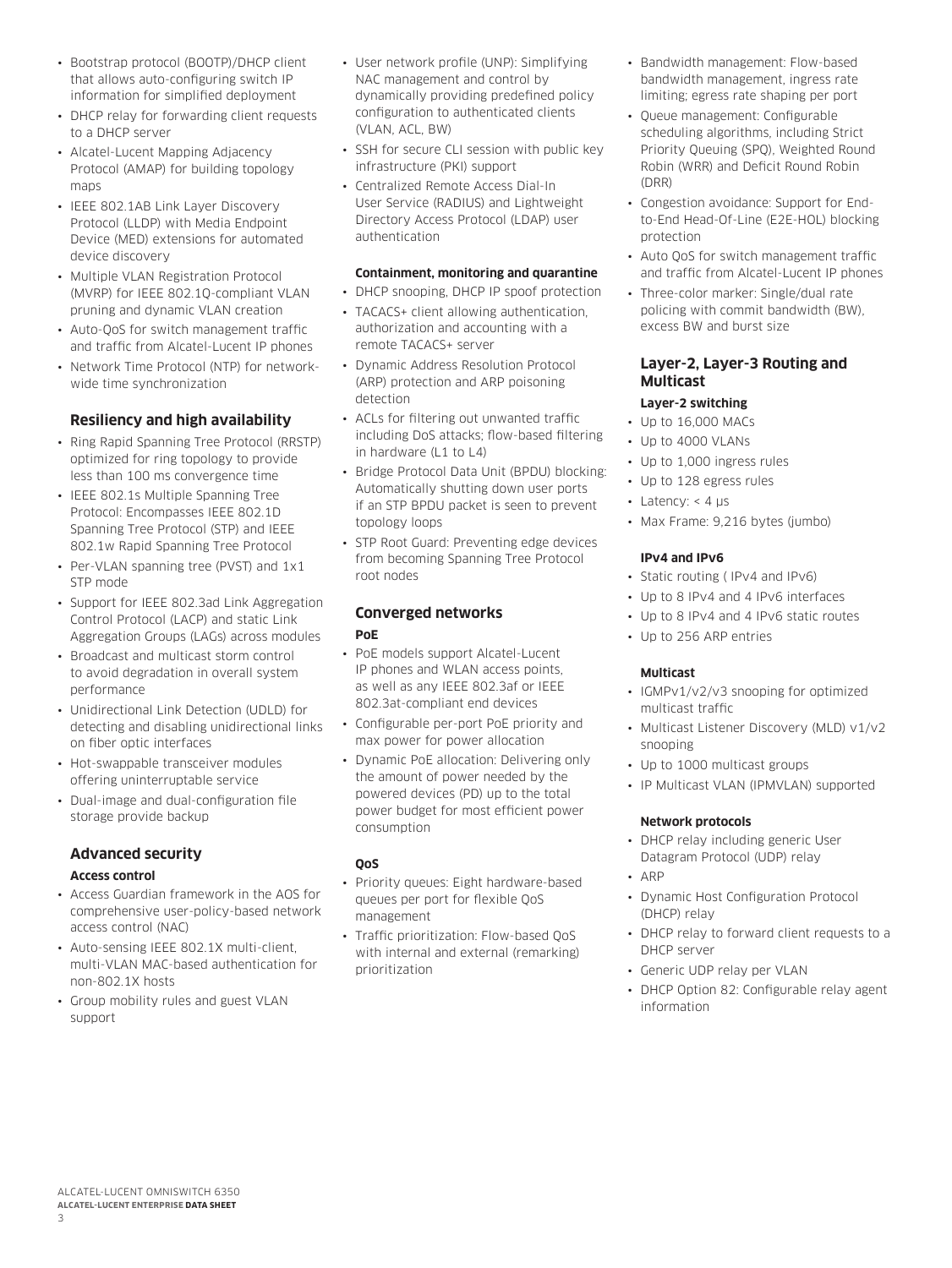# **TECHNICAL SPECIFICATIONS**

| <b>PORT</b>                                          | OS6350-24                                                                 | OS6350-P24                                                                | OS6350-48                                                                 | OS6350-P48                                                                |
|------------------------------------------------------|---------------------------------------------------------------------------|---------------------------------------------------------------------------|---------------------------------------------------------------------------|---------------------------------------------------------------------------|
| RJ-45 10/100/1000 ports                              | 24                                                                        | 24                                                                        | 48                                                                        | 48                                                                        |
| <b>PERFORMANCE (GIGABIT MODELS)</b>                  |                                                                           |                                                                           |                                                                           |                                                                           |
| Switch capacity with 4xGb/s uplinks                  | 56 Gb/s                                                                   | 56 Gb/s                                                                   | $104$ Gb/s                                                                | $104$ Gb/s                                                                |
| Switch frame rate with 4xGb/s uplinks                | 41.67 Mp/s                                                                | 41.67 Mp/s                                                                | 77.38 Mp/s                                                                | 77.38 Mp/s                                                                |
| <b>PORT</b>                                          | OS6350-24                                                                 | OS6350-P24                                                                | OS6350-48                                                                 | OS6350-P48                                                                |
| Gigabit SFP ports                                    | 4                                                                         | $\overline{4}$                                                            | 4                                                                         | $\overline{4}$                                                            |
| PoE ports                                            | 0                                                                         | 24                                                                        | $\circ$                                                                   | 48                                                                        |
| <b>DIMENSIONS</b>                                    | OS6350-24                                                                 | OS6350-P24                                                                | OS6350-48                                                                 | OS6350-P48                                                                |
| Width                                                | 44.0 cm (17.32 in)                                                        | 44.0 cm (17.32 in)                                                        | 44.0 cm (17.32 in)                                                        | 44.0 cm (17.32 in)                                                        |
| Height                                               | 4.4 cm (1.73 in)                                                          | 4.4 cm (1.73 in)                                                          | 4.4 cm (1.73 in)                                                          | 4.4 cm (1.73 in)                                                          |
| Depth                                                | 23.87 cm (9.4 in)                                                         | 23.87 cm (9.4 in)                                                         | 23.87 cm (9.4 in)                                                         | 32.3 cm (12.72 in)                                                        |
| Weight                                               | 4.08 kg (9.0 lb)                                                          | 5.05 kg (11.0 lb)                                                         | 5.44 kg (12.0 lb)                                                         | 6.8 kg (15.0 lb)                                                          |
| <b>OPERATING CONDITIONS</b>                          | OS6350-24                                                                 | OS6350-P24                                                                | OS6350-48                                                                 | OS6350-P48                                                                |
| Operating temperature                                | $0^{\circ}$ C to +45 $^{\circ}$ C<br>32°F to +113°F                       | $0^{\circ}$ C to +45 $^{\circ}$ C<br>32°F to +113°F                       | $0^{\circ}$ C to +45 $^{\circ}$ C<br>32°F to +113°F                       | $0^{\circ}$ C to +45 $^{\circ}$ C<br>32°F to +113°F                       |
| Storage temperature                                  | $-40^{\circ}$ C to $+75^{\circ}$ C<br>$-40^{\circ}$ F to $+167^{\circ}$ F | $-40^{\circ}$ C to $+75^{\circ}$ C<br>$-40^{\circ}$ F to $+167^{\circ}$ F | $-40^{\circ}$ C to $+75^{\circ}$ C<br>$-40^{\circ}$ F to $+167^{\circ}$ F | $-40^{\circ}$ C to $+75^{\circ}$ C<br>$-40^{\circ}$ F to $+167^{\circ}$ F |
| Humidity (operating and storage)                     | $5% - 95%$                                                                | $5% - 95%$                                                                | $5% - 95%$                                                                | $5% - 95%$                                                                |
| Fan (variable speed)*                                | Fanless                                                                   | 3 fans                                                                    | 1 fan                                                                     | 4 fans                                                                    |
| Acoustic (dB)                                        | $O$ dB $(A)$                                                              | $<$ 40 dB (A)                                                             | $<$ 40 dB (A)                                                             | $<$ 40dB (A)                                                              |
| Mean Time Between Failures (MTBF) at<br>25°C (hours) | 1,250,292                                                                 | 421,866                                                                   | 774,351                                                                   | 448,312                                                                   |
| System power consumption (W)**                       | 24W                                                                       | 30W                                                                       | 50W                                                                       | 58W                                                                       |

\* Acoustic levels measured with the primary power supply at room temperature

\*\* Power consumption measured with 64-byte packets at varied traffic conditions on all ports, including the 1 Gigabit Ethernet uplinks

# **OMNISWITCH 6350 POWER SUPPLY SPECIFICATIONS**

The OmniSwitch 6350 24/P24/48/P48 port models offer an internal supply configuration. A backup power supply option is not available on the OmniSwitch 6350 family of products.

| <b>SPECIFICATION</b>              | OS6350-24       | OS6350-P24      | OS6350-48       | OS6350-P48      |
|-----------------------------------|-----------------|-----------------|-----------------|-----------------|
| Internal/external                 | Internal        | Internal        | Internal        | Internal        |
| Nominal Input voltage             | $90 - 220$ V AC | $90 - 220$ V AC | $90 - 220$ V AC | $90 - 220$ V AC |
| Output voltage                    | 12V DC          | 12V DC/54V DC   | $12V$ DC        | 12V DC/53V DC   |
| Wattage                           | 30 W            | 525 W           | 60 W            | 900 W           |
| PoE power budget                  | N/A             | 380 W           | N/A             | 780 W           |
| PoE device heat dissipation (Btu) | N/A             | 1296            | N/A             | 2661            |
| Power supply efficiency           | 85%             | 85%             | 87%             | 85%             |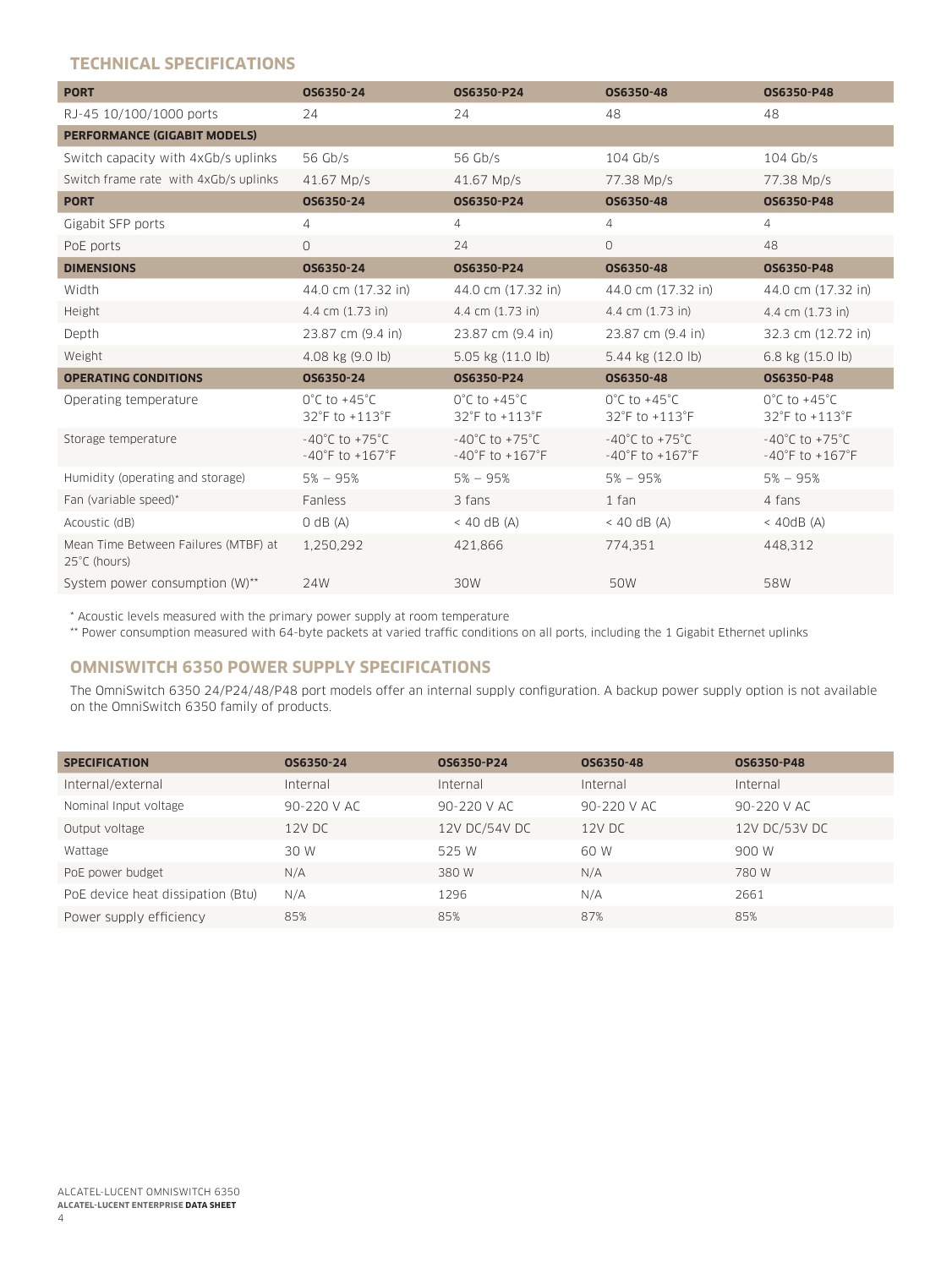# **INDICATORS**

#### **System LEDs**

System (OK1) (chassis HW/SW status) PWR (primary power supply status) PRI (chassis primary)

#### **Per-port LEDs**

- 10/100/1000: PoE, link/activity
- SFP: Link/activity

# **Compliance and certifications**

# **Commercial**

- EMI/EMC
- FCC CRF Title 47 Subpart B (Class A limits. Note: Class A with UTP cables)
- VCCI (Class A limits. Note: Class A with UTP cables)
- AS/NZS 3548 (Class A limits. Note: Class A with UTP cables)
- CE-Mark: Marking for European countries (Class A limits. Note: Class A with UTP cables)
- CE-Mark
	- ¬ Low voltage Directive
	- ¬ EMC Directive
	- ¬ RoHS Directive
- EN 55022 (EMI and EMC requirement)
- EN 61000-3-3
- EN 61000-3-2 (Limits for harmonic current emissions)
- EN 55024: 2010 (ITE Immunity characteristics)
	- ¬ EN 61000-4-2
	- $\neg$  EN 61000-4-3
	- ¬ EN 61000-4-4
	- $\neg$  EN 61000-4-5
	- ¬ EN 61000-4-6
	- ¬ EN 61000-4-8
	- $\neg$  EN 61000-4-11
- IEEE802.3: Hi-Pot Test (2250 V DC on all Ethernet ports)
- EN 50581: Standard for technical documentation for RoHS recast

#### **Safety agency certifications**

- CB Scheme: Certification per IEC 60950/ EN 60950 with all different country deviations
	- ¬ UL 60950, United States
	- ¬ IEC 60950-1, all national deviations
	- ¬ EN 60950-1 (Eletric/Health & Safety), all national deviations
	- ¬ CAN/CSA-C22.2 No. 60950-1-03
	- ¬ NOM-019 SCFI, Mexico

ALCATEL-LUCENT OMNISWITCH 6350 **ALCATEL-LUCENT ENTERPRISE DATA SHEET**

- ¬ AS/NZ TS-001 and 60950, Australia
- ¬ UL-AR, Argentina

5

- ¬ UL-GS Mark, Germany
- ¬ IEC 60825-1 Laser, IEC 60825-2 Laser
- ¬ CDRH Laser

# **Supported standards**

- IEEE 802.1D (STP)
- IEEE 802.1p (CoS)
- IEEE 802.1Q (VLANs)
- IEEE 802.1s (MSTP)
- IEEE 802.1w (RSTP)
- IEEE 802.1X (Port Based Network Access Protocol)
- IFFF 802.3i (10Base-T)
- IEEE 802.3u (Fast Ethernet)
- IEEE 802.3x (Flow Control)
- IEEE 802.3z (Gigabit Ethernet)
- IEEE 802.3ab (1000Base-T)
- IEEE 802.3ac (VLAN Tagging)
- IEEE 802.3ad (Link Aggregation)
- IEEE 802.3af (Power-over-Ethernet)
- IEEE 802.3at (Power-over-Ethernet)
- IEEE 802.3az (Energy Efficient Ethernet)

# **IETF RFCs**

#### **IP Multicast**

- RFC 1112 IGMP v1
- RFC 2236/2933 IGMP v2 and MIB
- RFC 2365 Multicast
- RFC 3376 IGMPv3 for IPv6

#### **IPv6**

- RFC 1981 Path MTU discovery
- RFC 1886 DNS for IPv6
- RFC 2292/2373/2374/2460/2462
- RFC 4861/2461 Neighbor discovery protocol
- RFC 4862/2462 IPv6 stateless address auto-configuration
- RFC 4443/2463/2466 ICMP v6 and MIB
- RFC 2452/2454 IPv6 TCP/UDP MIB
- RFC 2464/2553/2893/3493/3513
- RFC 3056 IPv6 Tunneling
- RFC 3484 Default Address Selection for IPv6
- RFC 3542/3587 IPv6 API support
- RFC 3595 Textual Conventions for IPv6 Flow Label
- RFC 4291/3315 Dynamic Host Configuration Protocol for IPv6 (DHCPv6)
- RFC 4007 IPv6 Scoped Address Architecture
- RFC 4193 Unique Local IPv6 Unicast Addresses
- RFC 4291/3315 Dynamic Host Configuration Protocol for IPv6 (DHCPv6)
- RFC 4649 Dynamic Host Configuration Protocol for IPv6 (DHCPv6) Relay agent Remote-ID option
- RFC 6105 Router Advertisement Guard
- RFC 6221 Lightweight DHCPv6 Relay Agent

#### **Manageability**

- RFC 854/855 Telnet and Telnet options
- RFC 959/2640 FTP
- RFC 1155/2578-2580 SMI v1 and SMI v2
- RFC 1157/2271 SNMP
- RFC 1212/2737 MIB and MIB-II
- RFC 1213/2011-2013 SNMP v2 MIB
- RFC 1215 Convention for SNMP Traps
- RFC 1350 TFTP Protocol
- RFC 1573/2233/2863 Private Interface MIB
- RFC 1643/2665 Ethernet MIB
- RFC 1901-1908/3416-3418 SNMP v2c
- RFC 2096 IP MIB

• RFC 2674 VLAN MIB • RFC 2818 HTTPS over SSL • RFC 4251 Secure Shell Protocol

Architecture

**Security**  • RFC 1321 MD5

• RFC 2131 DHCP Server/Client

• RFC 2616 /2854 HTTP and HTML • RFC 2667 IP Tunneling MIB

• RFC 2570-2576/3411-3415 SNMP v3 • RFC3414 User-based Security Model

• RFC 2668/3636 IEEE 802.3 MAU MIB

• RFC 4252 The Secure Shell (SSH v2)

• RFC 2104 HMAC Message Authentication • RFC 2138/2865/2868/3575/2618 RADIUS

• RFC 2228 FTP Security Extensions step

Authentication and Client MIB • RFC 2139/2866/2867/2620 RADIUS Accounting and Client MIB

• RFC 2869/3579 Radius Extension

• RFC 2474/2475/2597/3168/3246

• RFC 2284 PPP EAP

**Quality of service**  • RFC 896 Congestion control • RFC 1122 Internet Hosts

• RFC 3635 Pause Control • RFC 2697 srTCM • RFC 2698 trTCM

DiffServ

Authentication Protocol